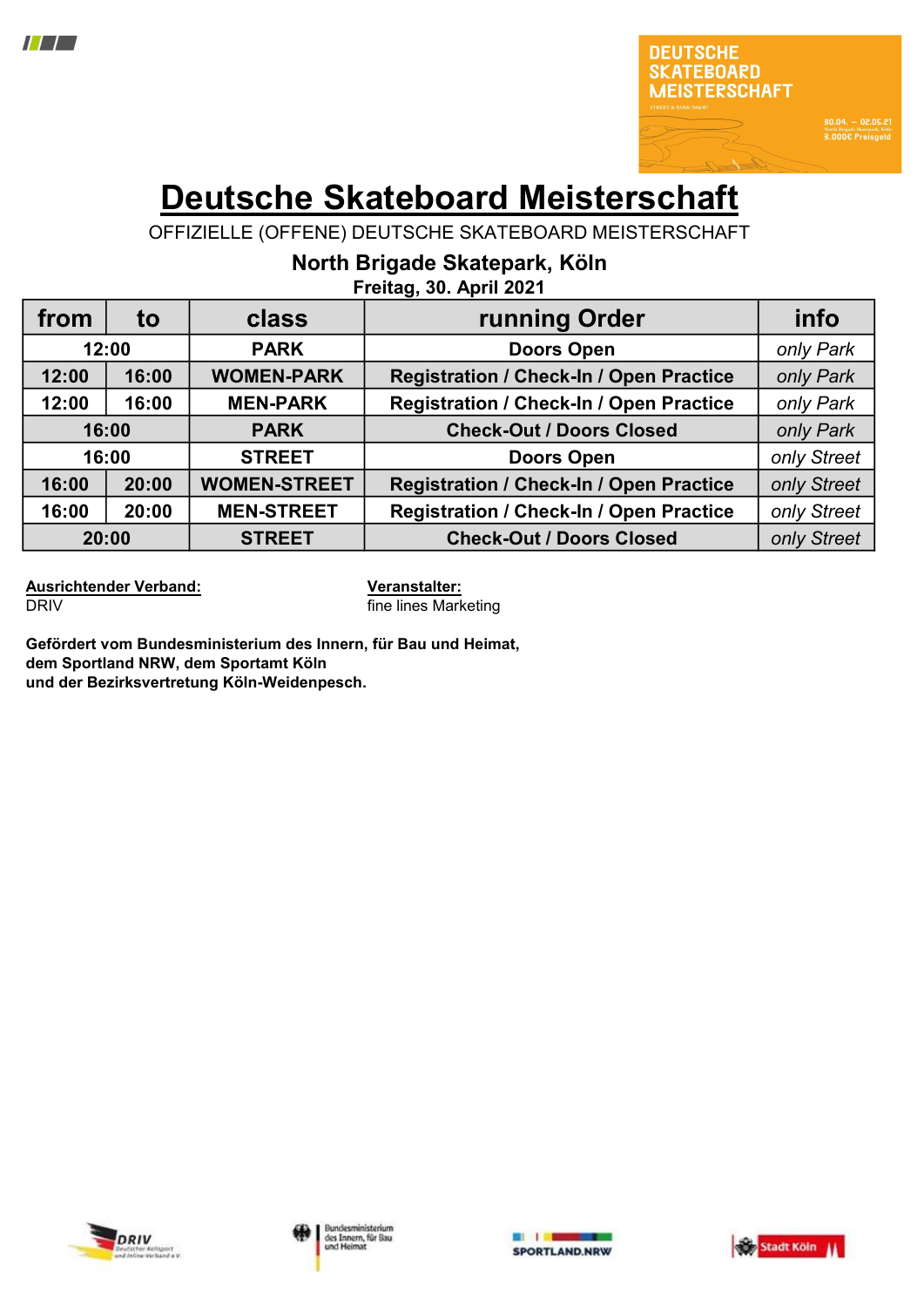

80.04. - 02.05.21<br>North Brigade Skatepark, Köln<br>8.000€ Preisgeld

# Deutsche Skateboard Meisterschaft

OFFIZIELLE (OFFENE) DEUTSCHE SKATEBOARD MEISTERSCHAFT

|  | North Brigade Skatepark, Köln |  |
|--|-------------------------------|--|
|  |                               |  |

| from                                           | to    | class             | running Order                        | info        | cut              |
|------------------------------------------------|-------|-------------------|--------------------------------------|-------------|------------------|
|                                                | 10:00 | <b>PARK</b>       | <b>Doors Open</b>                    | only Park   | $\blacksquare$   |
| 10:00                                          | 12:40 | <b>PARK</b>       | <b>Registration / Check-In</b>       | only Park   | $\blacksquare$   |
| 10:00                                          | 11:00 | <b>MEN-PARK</b>   | <b>Open Practice</b>                 | only Park   |                  |
| 11:00                                          | 11:10 | <b>MEN-PARK</b>   | <b>Practice Qualification Heat 1</b> | Single Run  | TOP <sub>5</sub> |
| 11:10                                          | 11:50 | <b>MEN-PARK</b>   | <b>Qualification Heat 1</b>          | 2 x 60 Sek. |                  |
| 11:50                                          | 12:00 | <b>MEN-PARK</b>   | <b>Practice Qualification Heat 2</b> | Single Run  | TOP <sub>5</sub> |
| 12:00                                          | 12:40 | <b>MEN-PARK</b>   | <b>Qualification Heat 2</b>          | 2 x 60 Sek. |                  |
| 12:40                                          | 13:00 | <b>WOMEN-PARK</b> | <b>Open Practice</b>                 | only Park   | ۰                |
| 13:00                                          | 13:10 | <b>WOMEN-PARK</b> | <b>Practice Qualification Heat 1</b> | Single Run  | TOP <sub>5</sub> |
| 13:10                                          | 13:50 | <b>WOMEN-PARK</b> | <b>Qualification Heat 1</b>          | 2 x 60 Sek. |                  |
| 13:50                                          | 15:00 | <b>PARK</b>       | <b>Open Practice</b>                 | only Park   |                  |
|                                                | 15:00 | <b>PARK</b>       | <b>Check-Out / Doors Closed</b>      | only Park   |                  |
| <b>Ausrichtender Verband:</b><br>Veranstalter: |       |                   |                                      |             |                  |

Samstag, 1. Mai 2021

DRIV **DRIV** *DRIV DRIV DRIV DRIV BUTER DRIV BUTER BUTER BUTER BUTER BUTER BUTER BUTER BUTER BUTER BUTER BUTER BUTER BUTER BUTER BUTER BUT* Gefördert vom Bundesministerium des Innern, für Bau und Heimat,

dem Sportland NRW, dem Sportamt Köln

und der Bezirksvertretung Köln-Weidenpesch.





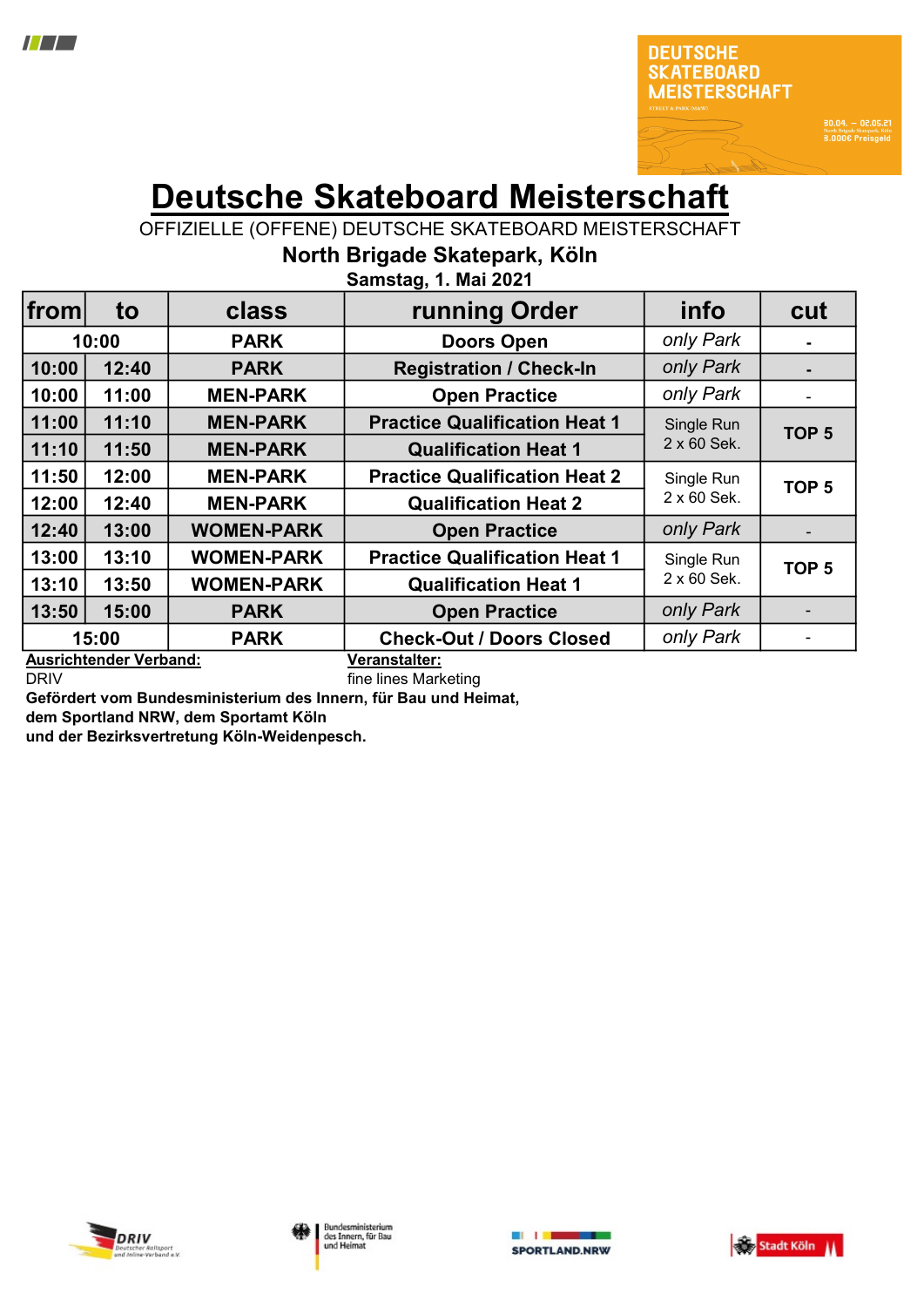

**30.04. - 02.05.21**<br>North Brigade Skatepark, Köln<br>**3.000€ Preisgeld** 

## Deutsche Skateboard Meisterschaft

OFFIZIELLE (OFFENE) DEUTSCHE SKATEBOARD MEISTERSCHAFT

North Brigade Skatepark, Köln

| from  | to                                            | class               | running Order                                    | info        | cut              |
|-------|-----------------------------------------------|---------------------|--------------------------------------------------|-------------|------------------|
|       | 13:00                                         | <b>STREET</b>       | <b>Doors Open</b>                                | only Street |                  |
| 13:00 | 13:50                                         | <b>STREET</b>       | <b>Registration / Check-In</b>                   | only Street |                  |
| 13:00 | 13:30                                         | <b>MEN-STREET</b>   | <b>Open Practice</b>                             | only Street |                  |
| 13:30 | 13:50                                         | <b>WOMEN-STREET</b> | <b>Open Practice</b>                             | only Street |                  |
| 13:50 | 14:00                                         | <b>WOMEN-STREET</b> | <b>Practice Qualification Heat 1</b>             | Single Run  | TOP <sub>5</sub> |
| 14:00 | 14:40                                         | <b>WOMEN-STREET</b> | <b>Qualification Heat 1</b>                      | 2 x 60 Sek. |                  |
| 14:40 | 15:00                                         | <b>MEN-STREET</b>   | <b>Open Practice</b>                             | only Street |                  |
| 15:00 | 15:10                                         | <b>MEN-STREET</b>   | <b>Practice Qualification Heat 1</b>             | Single Run  | <b>TOP 12</b>    |
| 15:10 | 15:50                                         | <b>MEN-STREET</b>   | <b>Qualification Heat 1</b>                      | 2 x 60 Sek. |                  |
| 15:50 | 16:00                                         | <b>MEN-STREET</b>   | <b>Practice Qualification Heat 2</b>             | Single Run  | <b>TOP 12</b>    |
| 16:00 | 16:40                                         | <b>MEN-STREET</b>   | <b>Qualification Heat 2</b>                      | 2 x 60 Sek. |                  |
| 16:40 | 16:50                                         | <b>MEN-STREET</b>   | <b>Practice Qualification Heat 3</b>             | Single Run  | <b>TOP 12</b>    |
| 16:50 | 17:30                                         | <b>MEN-STREET</b>   | <b>Qualification Heat 3</b>                      | 2 x 60 Sek. |                  |
| 17:30 | 17:40                                         | <b>MEN-STREET</b>   | <b>Practice Qualification Heat 4</b>             | Single Run  | <b>TOP 12</b>    |
| 17:40 | 18:20                                         | <b>MEN-STREET</b>   | <b>Qualification Heat 4</b>                      | 2 x 60 Sek. |                  |
| 18:20 | 19:00                                         | <b>STREET</b>       | <b>Open Practice</b>                             | only Street |                  |
|       | 19:00<br>A constabilizado de la Madeira de la | <b>STREET</b>       | <b>Check-Out / Doors Closed</b><br>Mananataltani | only Street |                  |

Samstag, 1. Mai 2021

Ausrichtender Verband: Veranstalter:

DRIV **DRIV fine lines Marketing** Gefördert vom Bundesministerium des Innern, für Bau und Heimat,

dem Sportland NRW, dem Sportamt Köln

und der Bezirksvertretung Köln-Weidenpesch.